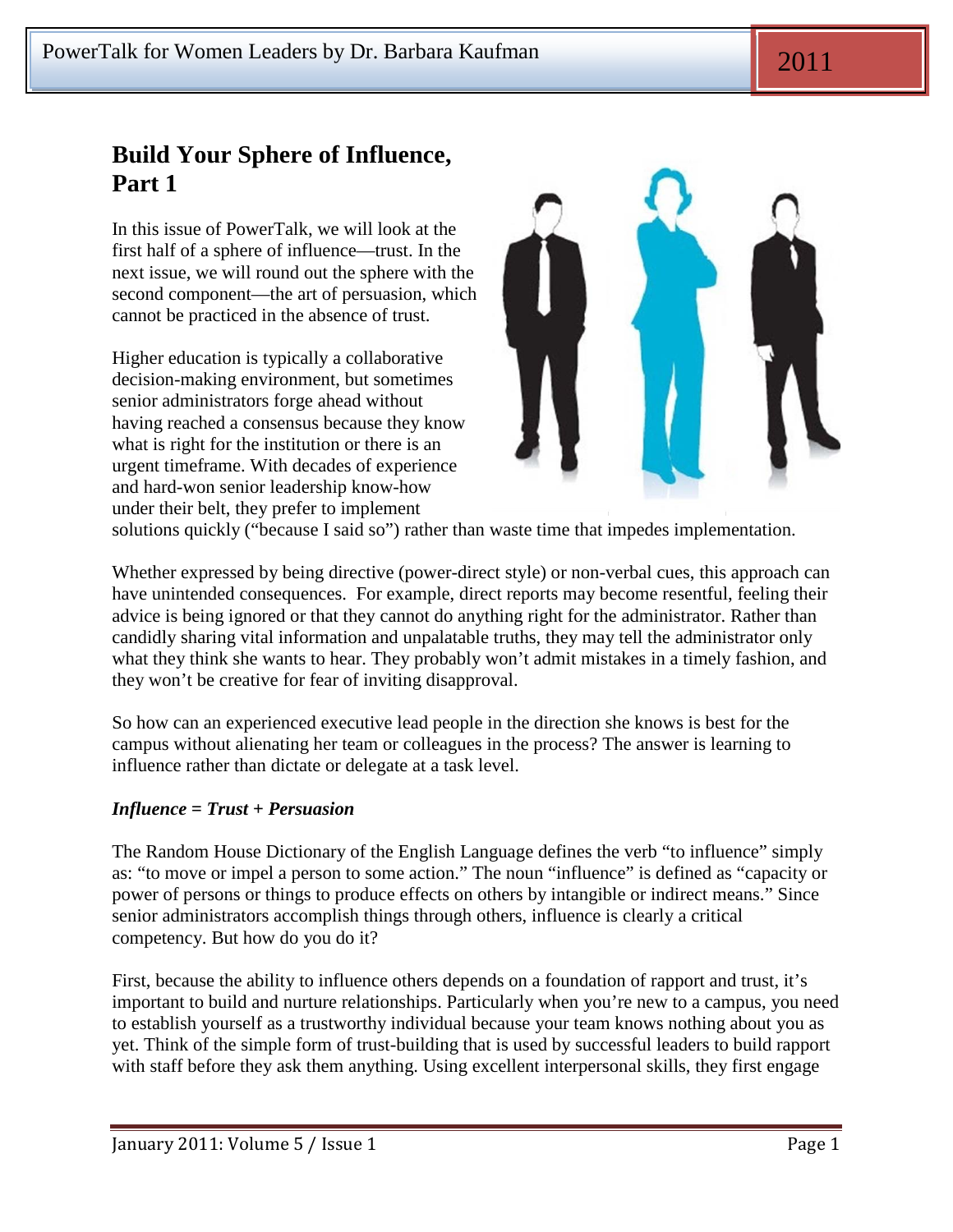the prospect in conversation to find common ground, and then proceed to find the person's "pain" so they can identify a need their offering can fill.

Similarly, you'll need to build credibility and trust before you can "sell" your ideas to your boss or direct reports. Influence skills are critical when you need to:

- Get people on board for a change initiative.
- Solicit resources for a project.
- Guide a team to see the big picture.
- Make team players out of people who resist your senior leadership or who have other agendas.
- Create positive exposure for your department or team.

In *Trust Is a Competency,* Stephen Covey states that "trust is quite possibly the single most powerful and influential lever for senior administrators and organizations today." Rather than a soft, intangible and illusive social virtue, trust is a critical, highly relevant and tangible asset, argues Covey. He cites redundancy, bureaucracy, politics, disengagement, turnover, churn and fraud among the problems rampant in low-trust organizations. Trust, on the other hand, increases value, accelerates growth, enhances innovation, improves collaboration, strengthens partnering, speeds up execution and heightens loyalty. "In fact, there is no senior leadership without trust," says Covey. He defines senior leadership as getting results in a way that inspires trust, and advises leaders to model trust through character, competence and demonstrated trust-building behavior.

Of course, building trust takes time, but even the simplest actions of creating rapport are a good place to start:



- Connect with people emotionally. Demonstrate that you care about them. Have coffee or a meal with them, ask questions and really listen to their opinions and concerns.
- Invite and seriously consider everyone's input before making a decision. "Leaders are far likelier to make mistakes when they act on too little information than when they wait to learn more," say James O'Toole and Warren Bennis in *A Culture of Candor.*
- Tell the truth, and be consistent in your explanations. Inconsistency breeds distrust.
- Encourage others to tell you the truth, no matter how unpalatable.
- Set a good example by admitting your mistakes.
- Share information freely unless it is absolutely confidential.
- Follow through on promises and commitments.
- Build organizational structures that encourage candor, such as open-door policies.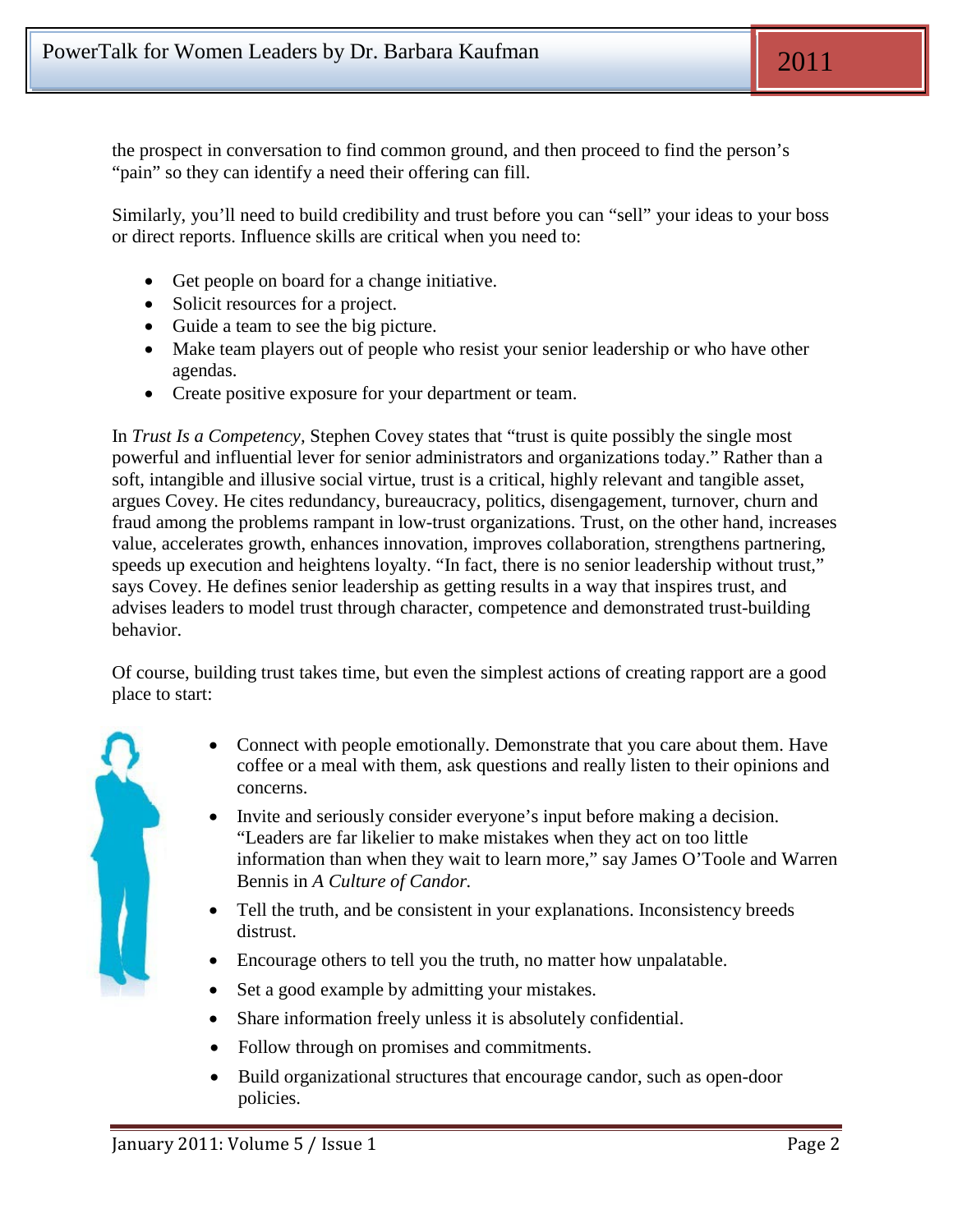- Encourage creativity by rewarding people who challenge assumptions.
- Trust others! "Leaders first must trust others before others will trust them," state O'Toole and Bennis.

In a collaborative decision-making environment where consensus is highly valued, trust is indispensable. Remember the infamous race between the rabbit and the turtle? Building trust may take some time initially, but the administrator who makes the effort to do so will ultimately come out a winner along with her team.

#### *Resources:*

**Trust Is a Competency,** by Stephen M. R. Covey (Chief Learning Officer, May 2008, [www.clomedia.com\)](http://www.clomedia.com/).

**What's Needed Next: A Culture of Candor,** by James O'Toole and Warren Bennis (Harvard Business Review, June 2009, Reprint R0906F, [www.hbr.org\)](http://www.hbr.org/).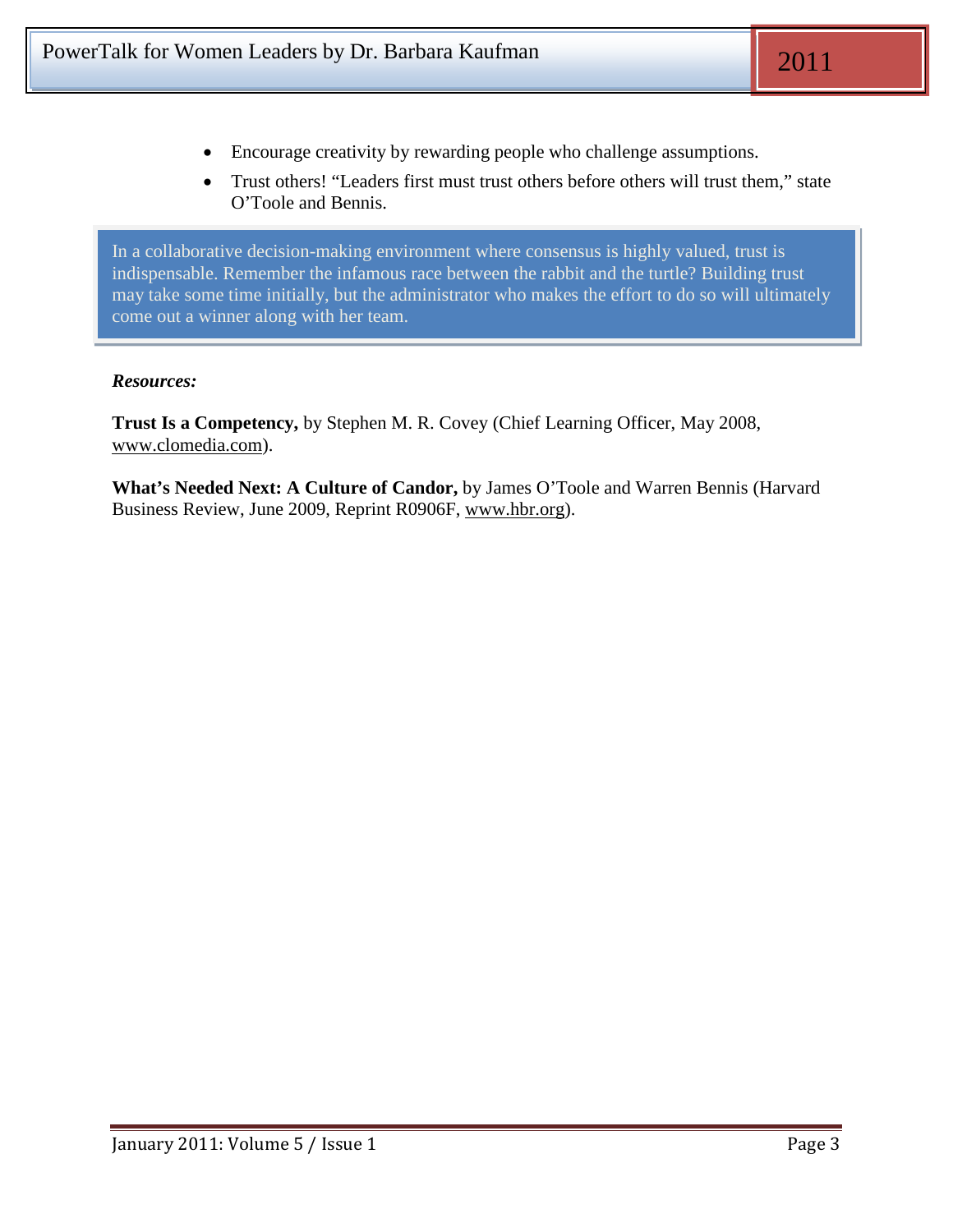# **Build Your Sphere of Influence, Part 2**

In a collaborative decision-making environment, senior administrators who want to be heard need to build a sphere of influence. This allows them to move others in the direction they know is right for the institution—gently, without creating resentment.

In the last issue of PowerTalk, we suggested ways of building trust, which makes up the first half of a sphere of influence. In this issue, we will round out the sphere with the second



component—the art of persuasion, which cannot be practiced in the absence of trust.

### *Persuasion Tactics Depend on Decision-Making Styles*

Quite a number of articles and books have been written on the art of persuasion. Let's look at just one in some detail, and perhaps you will find it useful. In *Change the Way You Persuade,* Gary Williams and Robert Miller suggest that executives fall into five categories of decisionmakers. "In our experience, people can vastly improve their chances of having their proposals succeed by determining who the chief decision maker is among the executives they are trying to persuade and then tailoring their arguments to that business senior administrator's decisionmaking style," say Williams and Miller. Here are the basics on dealing with those five types of decision-makers:

*Charismatics* make decisions based on balanced information, not just emotions. In your appeals or presentations to them, make simple and straightforward arguments, use visual aids, and use these words: results, proven, actions, show, watch, easy, clear, focus.

*Thinkers* are highly risk-averse and prefer arguments that are supported by data. Give them as much information as possible, incorporating in your presentation words such as: quality, academic, think, numbers, intelligent, plan, expert, proof.

*Skeptics* are highly suspicious of every data point. If you haven't established your credibility before you present a proposal, gain an endorsement from someone the skeptic trusts. Words to include in your presentation are: feel, grasp, power, action, suspect, trust, demand, disrupt.

*Followers* are risk-averse. They focus on proven methods and make decisions based on previous successful initiatives. Words to include in your presentations are: innovate, expedite, expertise, similar to, previous.

*Controllers* dislike uncertainty and ambiguity, so make sure your proposal focuses on facts and analytics. Rather than being pushy, provide the information the *controller* needs and hope that he